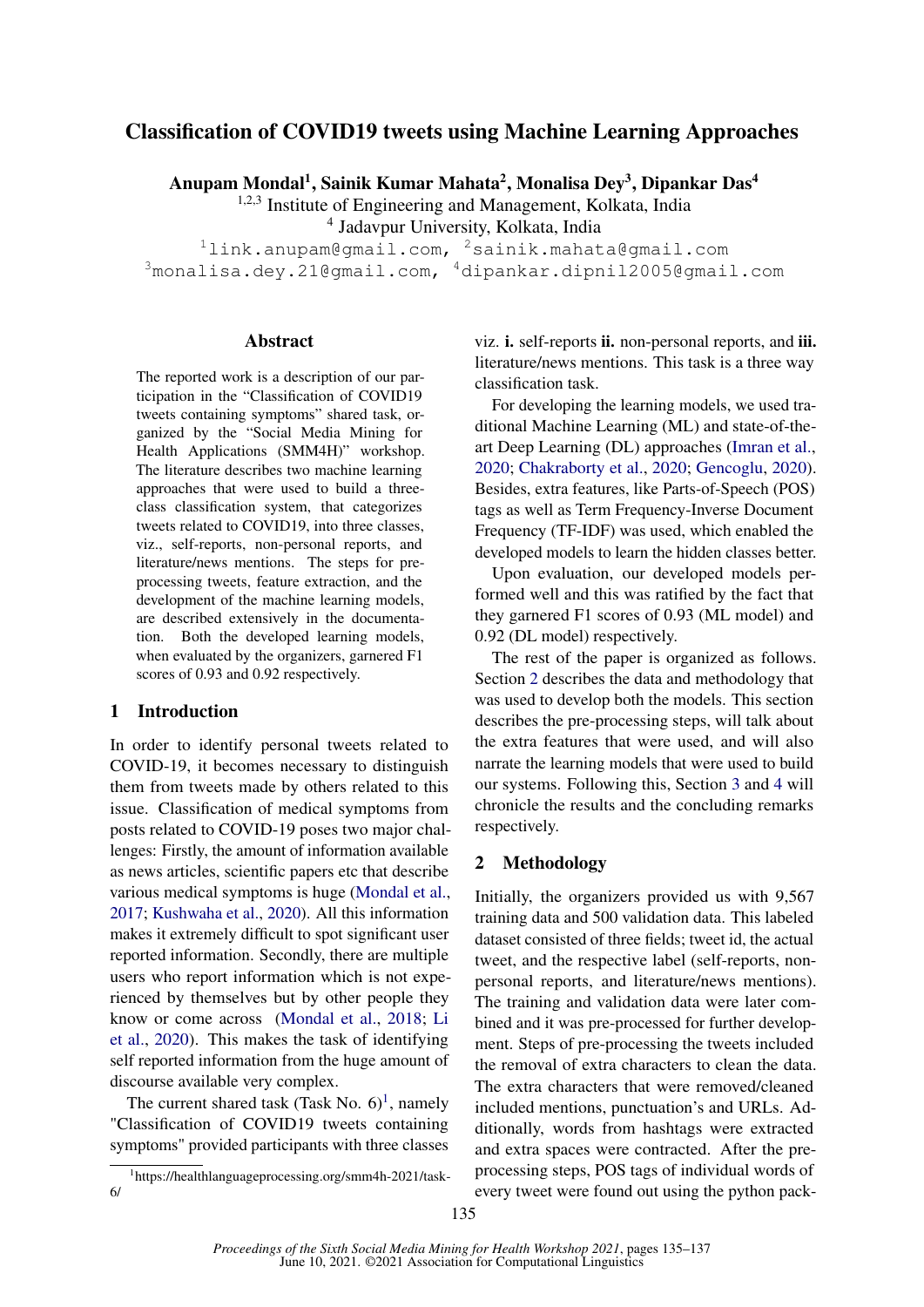ages Natural Language Toolkit<sup>[2](#page-1-2)</sup> (NLTK). POS tag features were used as they can help in determining authorship as people's use of words varies. On the other hand, it can easily differentiate between the same words, applied in different settings. E.g., "like" is a verb semantically charged with positive weight, as in "I like you", but it becomes neutral conjunction, as in "I am like you".

For feeding the extra POS tag feature along with individual words, to the ML model, we concatenated them to form an extended input of the structure

$$
W_1 \_P_1 \ W_2 \_P_2 \ \ldots \ W_n \_P_n
$$

where  $W$  are the word and  $P$  are the POS tag of the word. After the concatenation was done, the input was fed to a TF-IDF vectorizer, which converts a collection of raw documents to a matrix of TF-IDF features. In order to extract the most descriptive terms in a document, we have used TF-IDF features. Besides, this feature assists in computing the similarity between two words which enhances the feature quality to allow even simple models to outperform more advanced ones.

Additionally, the corresponding labels of the tweets were fed to a Label Encoder, which encodes target labels with a value between 0 and n\_classes - 1, where n\_classes in our case was 3.

Both these vectorized inputs and encoded outputs were fed to a Multi-layer Perceptron classifier (MLP), where alpha was kept at 1 and maximum iterations were kept at 1,000.

For training the DL model, we took the words, POS tags, and TF-IDF values as separate inputs passed them through their respective default Tensorflow embedding layer, and concatenated the outputs. The output, from the concatenation layer, was then passed through two layers of bi-directional Long-Short Term Memory [\(Hochreiter and Schmid](#page-2-7)[huber,](#page-2-7) [1997\)](#page-2-7) (LSTMs) and finally fed to a dense layer which mapped the tensors to the respective labels.

Other parameters of the model were as follows. Optimizer was kept as "adam" and loss was kept as "SparseCategoricalCrossentropy". The batch size was kept as 128 and the number of epochs was fixed at 50. Also, the early stopping mechanism, where the metric was fixed to validation loss, was applied to stop over-fitting. A depiction of the developed model is shown in Figure [1.](#page-1-3)

Both the ML and DL models were then deployed on the 500 validation data provided by the organizers and upon submission, garnered F1 scores of 0.98 and 0.97 respectively. Other validation metrics are shown in Table [1.](#page-1-4)

<span id="page-1-4"></span>

| Model    | <b>Precision</b> | Recall | <b>F1 Score</b> |
|----------|------------------|--------|-----------------|
| ML model | 0.9720           | 0.9881 | 0.98            |
| DL model | 0.9660           | 0.9660 | 0.97            |

Table 1: Evaluation scores of the developed models.

<span id="page-1-3"></span>

Figure 1: Developed deep learning model for the classification.

#### <span id="page-1-0"></span>3 Evaluation

6,500 tweets were provided by the organizers of the shared task, as test data. Both the developed models were deployed on the same and the results were submitted for evaluation. Upon evaluation, our models garnered micro f1 scores of 0.93 and 0.92, for the ML and DL models respectively. Other scores are shown in Table [2.](#page-1-5)

<span id="page-1-5"></span>

| Model    | <b>Precision</b> | Recall | <b>F1 Score</b> |
|----------|------------------|--------|-----------------|
| ML model | 0.9337           | 0.9337 | 0.93            |
| DL model | 0.9248           | 0.9248 | 0.92            |

Table 2: Evaluation scores of the developed models.

Additionally, the arithmetic median of all submissions made by other participating teams is shown in Table [3.](#page-2-8)

#### <span id="page-1-1"></span>4 Conclusion

The reported system paper presents two models developed using ML and DL approaches, that were trained to classify tweets related to COVID19, into personal/non-personal mentions or standard literature. From the results, we can see that since the amount of training data was low, traditional ML

<span id="page-1-2"></span><sup>&</sup>lt;sup>2</sup>https://www.nltk.org/